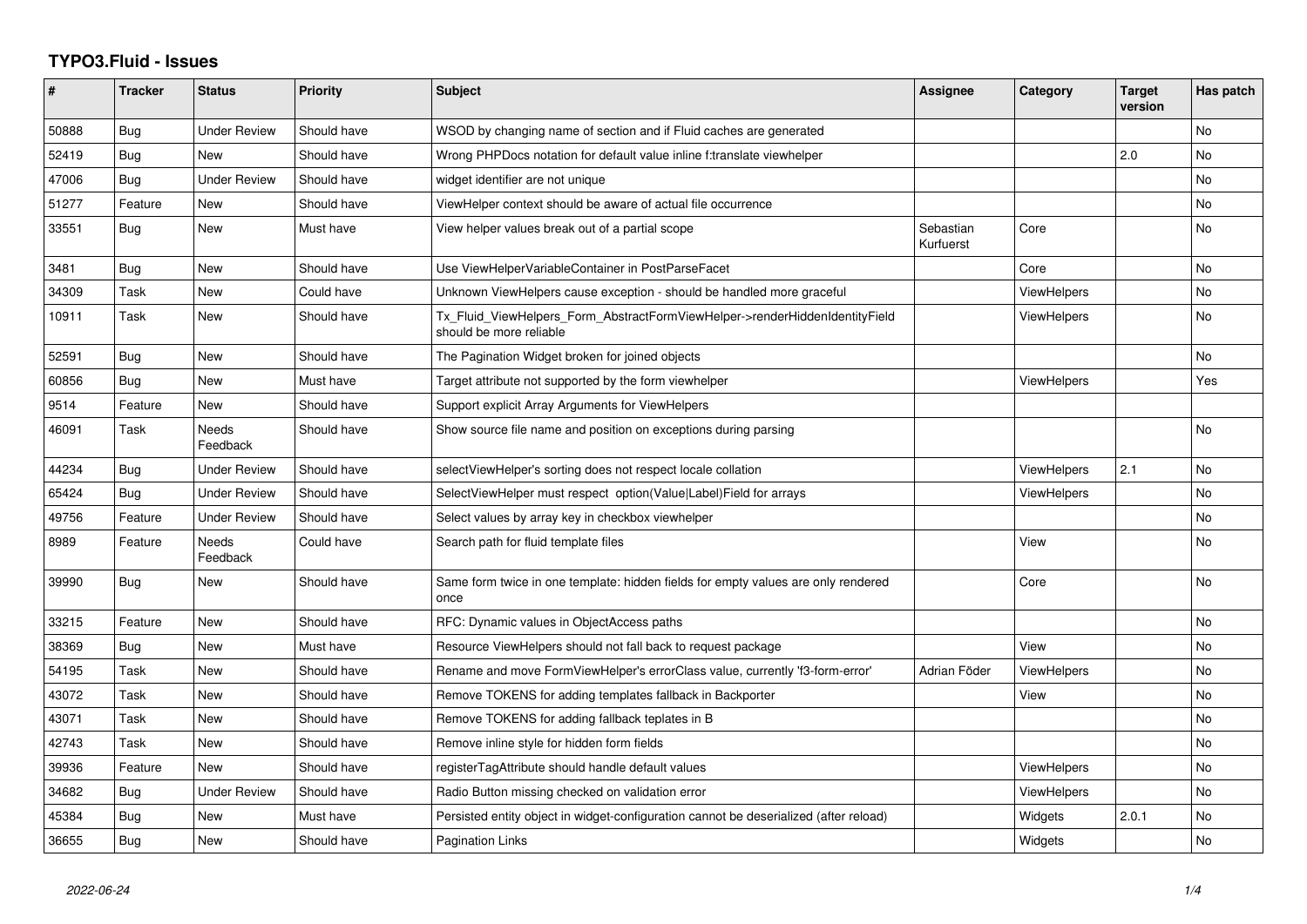| #     | <b>Tracker</b> | <b>Status</b>       | <b>Priority</b>      | <b>Subject</b>                                                                                       | <b>Assignee</b>              | Category           | <b>Target</b><br>version | Has patch |
|-------|----------------|---------------------|----------------------|------------------------------------------------------------------------------------------------------|------------------------------|--------------------|--------------------------|-----------|
| 53806 | Bug            | <b>Under Review</b> | Should have          | Paginate widget maximumNumberOfLinks rendering wrong number of links                                 | <b>Bastian</b><br>Waidelich  | Widgets            |                          | No        |
| 60271 | Feature        | New                 | Should have          | Paginate viewhelper, should also support arrays                                                      |                              |                    |                          | No        |
| 5933  | Feature        | Accepted            | Should have          | Optional section rendering                                                                           | Sebastian<br>Kurfuerst       | ViewHelpers        |                          | No        |
| 36559 | Feature        | New                 | Could have           | New widget progress bar                                                                              |                              |                    |                          | Yes       |
| 40064 | Bug            | New                 | Must have            | Multiselect is not getting persisted                                                                 |                              | ViewHelpers        |                          | No        |
| 33628 | Bug            | Needs<br>Feedback   | Must have            | Multicheckboxes (multiselect) for Collections don't work                                             | Christian Müller             | <b>ViewHelpers</b> |                          | No        |
| 42397 | Feature        | New                 | Should have          | Missing viewhelper for general links                                                                 |                              |                    |                          | No        |
| 40998 | Bug            | <b>Under Review</b> | Should have          | Missing parent request namespaces in form field name prefix                                          | Sebastian<br>Kurfuerst       | ViewHelpers        | 1.1.1                    | No        |
| 28549 | Bug            | New                 | Should have          | make widgets cacheable, i.e. not implement childnodeaccess interface                                 |                              |                    |                          | No        |
| 30555 | Feature        | New                 | Could have           | Make TagBuilder more extensible                                                                      |                              | Core               |                          | No        |
| 26658 | Task           | New                 | Won't have this time | Make Form ViewHelpers consistent                                                                     |                              | ViewHelpers        |                          | No        |
| 27607 | Bug            | New                 | Must have            | Make Fluid comparisons work when first element is STRING, second is NULL.                            |                              | Core               |                          | No        |
| 33394 | Feature        | Needs<br>Feedback   | Should have          | Logical expression parser for BooleanNode                                                            | <b>Tobias Liebig</b>         | Core               |                          | No        |
| 51100 | Feature        | New                 | Must have            | Links with absolute URI should have the option of URI Scheme                                         |                              | ViewHelpers        |                          | No        |
| 8491  | Task           | Needs<br>Feedback   | Should have          | link.action and uri.action differ in absolute argument                                               | Karsten<br>Dambekalns        | ViewHelpers        |                          | No        |
| 37095 | Feature        | New                 | Should have          | It should be possible to set a different template on a Fluid TemplateView inside an<br>action        | Christopher<br><b>Hlubek</b> |                    |                          | No        |
| 55008 | Bug            | <b>Under Review</b> | Should have          | Interceptors should be used in Partials                                                              | Christian Müller             |                    |                          | No        |
| 57885 | Bug            | New                 | Must have            | Inputs are cleared from a second form if the first form produced a vallidation error                 |                              |                    |                          | No        |
| 56237 | Task           | New                 | Should have          | in-line (Condition) View Helpers should not evaluate on parsing                                      |                              |                    |                          | No        |
| 28553 | Bug            | New                 | Should have          | improve XHProf test setup                                                                            |                              |                    |                          | No        |
| 4704  | Feature        | New                 | Should have          | Improve parsing exception messages                                                                   |                              | Core               |                          |           |
| 32035 | Task           | New                 | Should have          | Improve fluid error messages                                                                         |                              | Core               |                          | Yes       |
| 59057 | <b>Bug</b>     | <b>Under Review</b> | Must have            | Hidden empty value fields shoud be disabled when related field is disabled                           | Bastian<br>Waidelich         | ViewHelpers        |                          | No        |
| 45394 | Task           | New                 | Should have          | Forwardport Unit test for standalone view                                                            |                              | View               |                          | No        |
| 5636  | Task           | <b>Under Review</b> | Must have            | Form_RadioViewHelper and CheckBoxViewHelper miss check for existing object<br>before it is accessed. |                              |                    |                          | No        |
| 58862 | Bug            | Needs<br>Feedback   | Should have          | FormViewHelper doesn't accept NULL as value for \$arguments                                          | Bastian<br>Waidelich         | ViewHelpers        |                          | Yes       |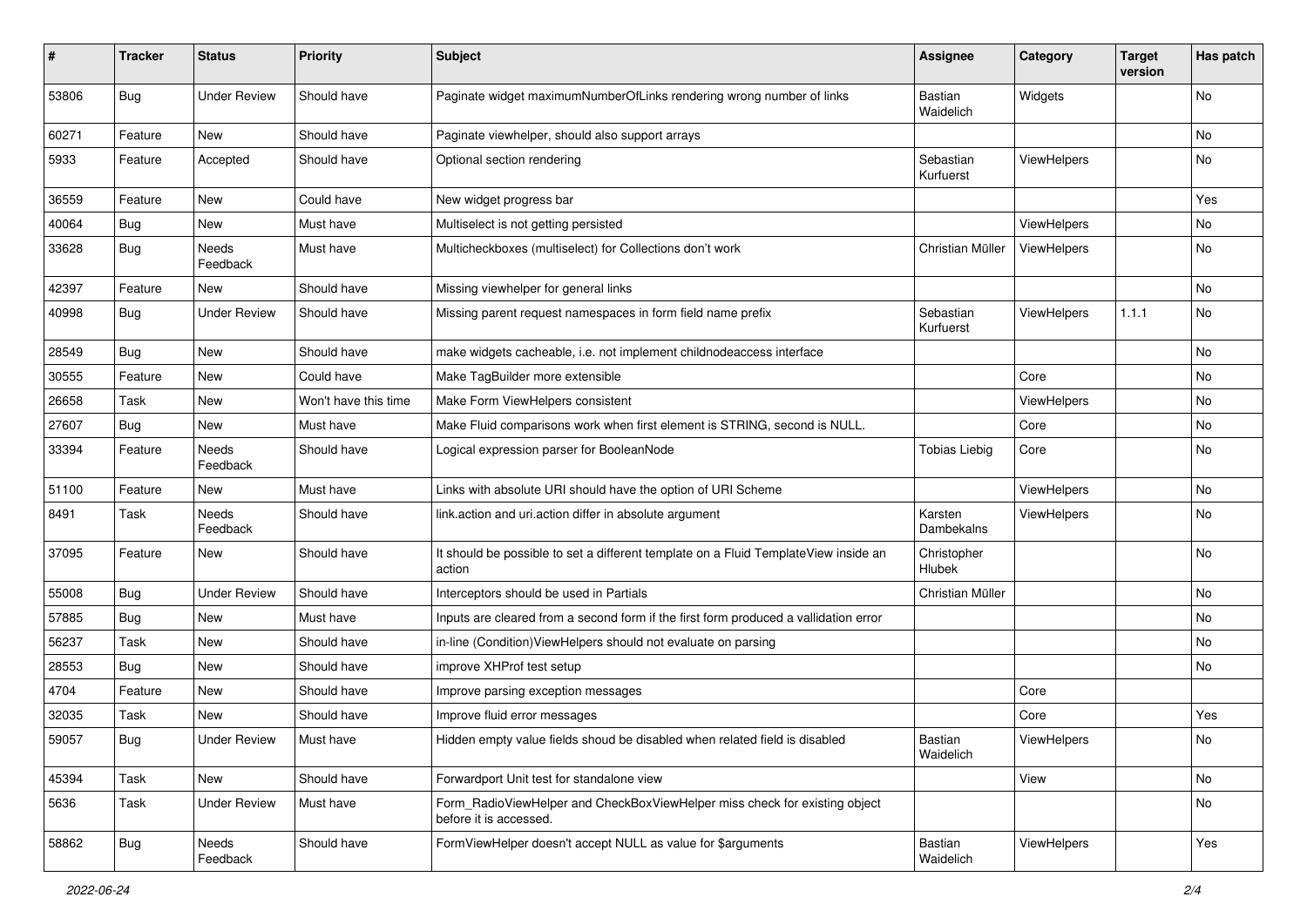| ∦     | <b>Tracker</b> | <b>Status</b>            | <b>Priority</b>      | <b>Subject</b>                                                                      | <b>Assignee</b>             | Category    | <b>Target</b><br>version | Has patch |
|-------|----------------|--------------------------|----------------------|-------------------------------------------------------------------------------------|-----------------------------|-------------|--------------------------|-----------|
| 47669 | Task           | New                      | Should have          | FormViewHelper does not define the default request method                           |                             |             |                          | No        |
| 58983 | Bug            | New                      | Should have          | format.date does not respect linebreaks and throws exception                        |                             |             |                          | No        |
| 8648  | Bug            | New                      | Should have          | format.crop ViewHelper should support all features of the crop stdWrap function     |                             | ViewHelpers |                          | No        |
| 49038 | Bug            | <b>New</b>               | Must have            | form.select does not select the first item if prependOptionValue is used            |                             |             |                          | No        |
| 9005  | Feature        | Accepted                 | Could have           | Fluid Template Analyzer (FTA)                                                       | Sebastian<br>Kurfuerst      |             |                          |           |
| 10472 | Feature        | New                      | Could have           | Fluid Standalone distribution                                                       |                             | Core        |                          | No        |
| 37619 | Bug            | New                      | Should have          | Fatal Error when using variable in name attribute of Section ViewHelper             |                             | ViewHelpers |                          | No        |
| 31955 | Feature        | <b>New</b>               | Should have          | f:uri.widget                                                                        |                             | Widgets     |                          | No        |
| 58921 | <b>Bug</b>     | New                      | Should have          | f:form.* VHs crash if NOT inside f:form but followed by f:form                      |                             |             |                          | No        |
| 49600 | Bug            | New                      | Should have          | f:form tag shown as a HTML on frontend                                              |                             | ViewHelpers |                          | No.       |
| 62346 | Feature        | New                      | Could have           | f:comment should have high precende                                                 |                             | Core        | 3.x                      | No        |
| 45153 | Feature        | New                      | Should have          | f:be.menus.actionMenuItem - Detection of the current select option is insufficient  |                             |             |                          | No        |
| 52536 | Bug            | <b>Under Review</b>      | Should have          | Errorclass not set if no property-attribute set                                     |                             |             |                          |           |
| 13045 | Bug            | New                      | Should have          | Entity decode of strings are different between if-conditions and output of variable |                             |             |                          |           |
| 46289 | Bug            | Needs<br>Feedback        | Should have          | Enable Escaping Interceptor in XML request format                                   |                             | View        | 2.0.1                    | No        |
| 45345 | Feature        | Needs<br>Feedback        | Should have          | Easy to use comments for fluid that won't show in output                            |                             |             |                          |           |
| 1907  | Feature        | New                      | Could have           | Default values for view helpers based on context                                    |                             | Core        |                          |           |
| 54284 | Bug            | New                      | Should have          | Default Option for Switch/Case VH                                                   |                             | ViewHelpers |                          | No        |
| 3725  | Feature        | New                      | Could have           | CSS Engine                                                                          | Christian Müller            | ViewHelpers |                          | No        |
| 30937 | Bug            | <b>New</b>               | Should have          | CropViewHelper stringToTruncate can't be supplied so it can't be easily extended    |                             | ViewHelpers |                          | Yes       |
| 52640 | Feature        | <b>Under Review</b>      | Should have          | Create an UnlessViewHelper as opposite to the IfViewHelper                          | Marc Neuhaus                |             |                          | No        |
| 7608  | Feature        | New                      | Could have           | Configurable shorthand/object accessor delimiters                                   |                             | Core        |                          | Yes       |
| 26664 | Task           | New                      | Won't have this time | Clean up Form ViewHelpers                                                           |                             | ViewHelpers |                          | No        |
| 36662 | Bug            | <b>Needs</b><br>Feedback | Should have          | Checked state isn't always correct when property is collection                      | Kevin Ulrich<br>Moschallski | ViewHelpers | 1.1.1                    | No        |
| 38130 | Feature        | New                      | Should have          | Checkboxes and multiple select fields should have an assignable default value       |                             |             |                          | No        |
| 60181 | Feature        | New                      | Could have           | Caching mechanism for Fluid Views/Templates                                         |                             | View        |                          | No        |
| 3291  | Feature        | Needs<br>Feedback        | Should have          | Cacheable viewhelpers                                                               |                             |             |                          | No        |
| 9950  | Task           | New                      | Should have          | Binding to nested arrays impossible for form-elements                               |                             | ViewHelpers |                          |           |
| 46545 | Feature        | New                      | Should have          | Better support for arrays in options of SelectViewHelper                            |                             |             |                          | No        |